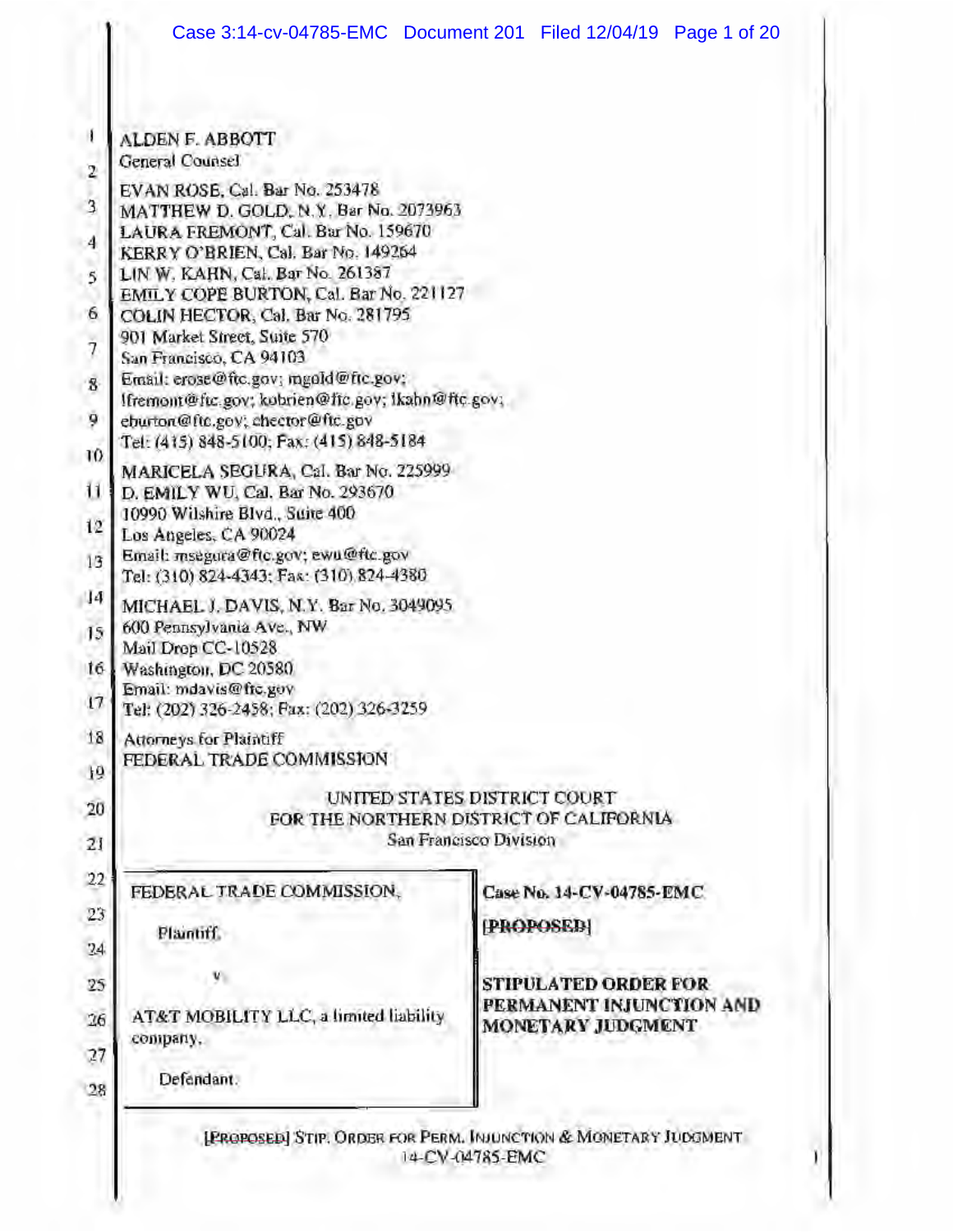| J               | Plaintiff, the Federal Trade Commission ("Commission" or "FTC"), filed its Complaint                 |  |  |  |
|-----------------|------------------------------------------------------------------------------------------------------|--|--|--|
| 2               | for Permanent Injunction and Other Equitable Relief in this matter, pursuant to Section 13(b) of     |  |  |  |
| $\overline{3}$  | the Federal Trade Commission Act ("FTC Act"), 15 U.S.C. § 53(b). The Commission and                  |  |  |  |
| 4               |                                                                                                      |  |  |  |
|                 | Defendant stipulate to the entry of this Stipulated Order for Permanent Injunction and Monerary      |  |  |  |
| 5               | Judgment ("Order") to resolve all matters in dispute in this action between them.                    |  |  |  |
| 6               | THEREFORE, IT IS ORDERED as follows:                                                                 |  |  |  |
| $\overline{7}$  | <b>FINDINGS</b>                                                                                      |  |  |  |
| $\bar{g}$       | This Court finds that it has jurisdiction over this matter.                                          |  |  |  |
| ģ               | The Complaint charges that Defendant participated in deceptive and unfair acts or<br>2.              |  |  |  |
| 10              | practices in violation of Section 5 of the FTC Act, 15 U.S.C. § 45, in connection with the           |  |  |  |
| $\bar{1}$       | marketing of wireless broadband internet access service for smartphones.                             |  |  |  |
| 12              | Defendant neither admits nor demes any of the claims or allegations in the Complaint.<br>В.          |  |  |  |
| 13              | except as specifically stated in this Order. Only for purposes of this Order, Defendant admits       |  |  |  |
| 14              | the facts necessary to establish jurisdiction.                                                       |  |  |  |
| 15 <sub>1</sub> | Defendant waives any claim that it may have under the Equal Access to Justice Act, 28<br>4.          |  |  |  |
| 16              | U.S.C. § 2412, concerning the prosecution of this action through the date of this Order, and         |  |  |  |
| $17\,$          | agrees to bear its own costs and attorney fees.                                                      |  |  |  |
| 18              | Defendant and the Commission waive all rights to appeal or otherwise challenge or<br>5.              |  |  |  |
| 19              | contest the validity of this Order.                                                                  |  |  |  |
| 20 <sub>1</sub> | The FTC and Defendant acknowledge and agree that this is a compromise settlement of<br>6             |  |  |  |
| 21              | disputed issues. It is specifically agreed and acknowledged that this Order is not intended to be,   |  |  |  |
| 22              | nor shall it be, construed as evidence of liability with respect to the allegations set forth in the |  |  |  |
| 23              | Complaint with respect to any claims or demands by any third parties.                                |  |  |  |
| 24              | <b>DEFINITIONS</b>                                                                                   |  |  |  |
| 25              | For purposes of this Order, the following definitions apply:                                         |  |  |  |
| 26              | "Clear(Iy) and Conspicuous(Iy)" means that a required disclosure is difficult to miss<br>Ä.          |  |  |  |
| 27              | (i.e., easily noticeable) and easily understandable by ordinary consumers, including in all of the   |  |  |  |
| 28              | following ways:                                                                                      |  |  |  |
|                 | [PROPOSED] STIP. ORDER FOR PERM. INJUNCTION & MONETARY JUDGMENT<br>Ż<br>14-CV-04785 EMC              |  |  |  |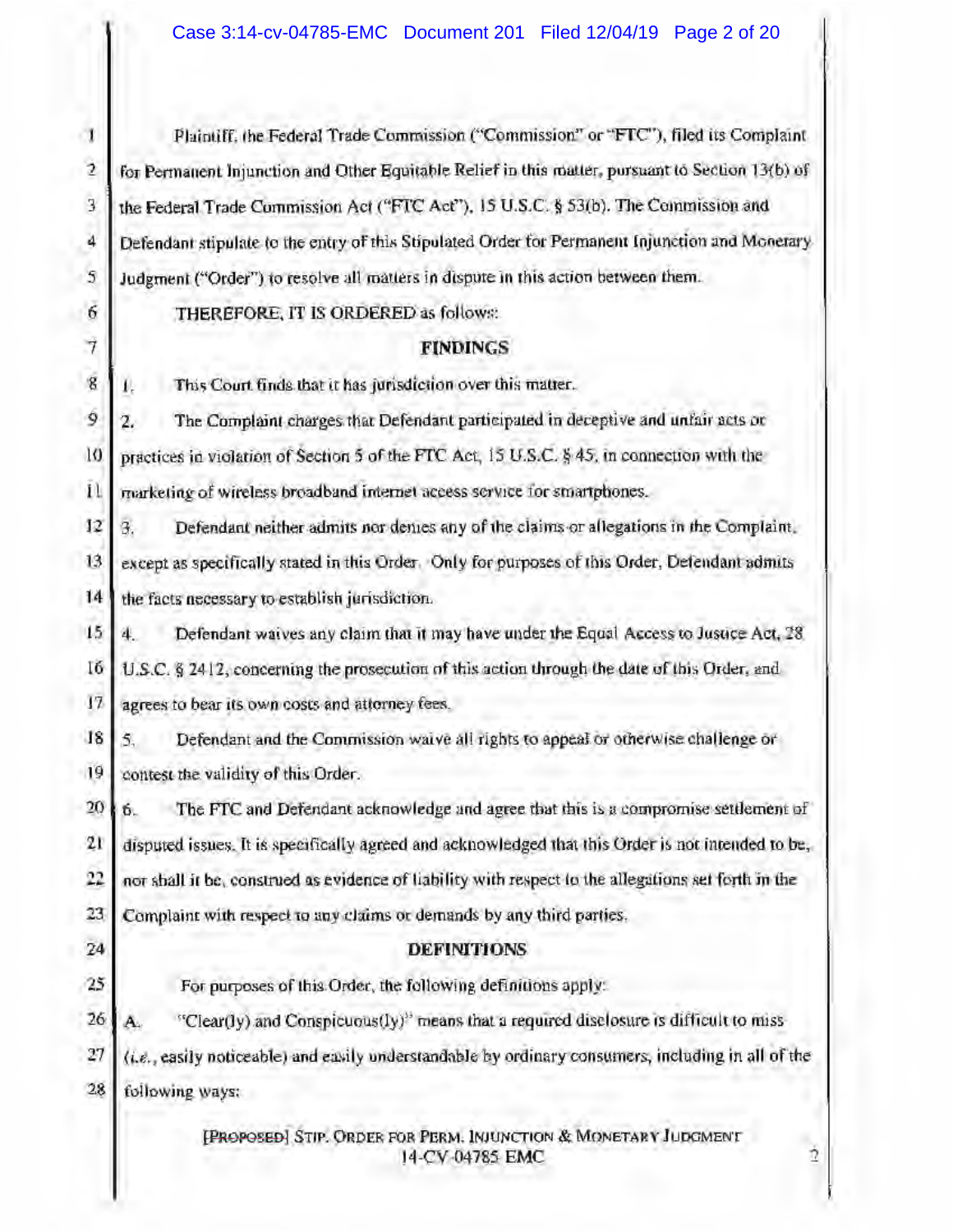$\mathbf{I}$ The disclosure must be made through the same means, whether audio, visual, or  $\mathbf{1}$ 2 both, through which the representation triggering the disclosure is made.  $\overline{\mathbf{3}}$ A visual disclosure, by its size, contrast, location, the length of time it  $2!$  $\frac{1}{2}$ appears, and other characteristics, must stand out from any accompanying text or other visual elements so that it is easily noticed, read, and understood.  $\overline{S}$ -6. An audible disclosure, including by telephone or streaming video, must be 3.  $\overline{7}$ delivered in a volume, speed, and cadence sufficient for ordinary consumers to easily hear and g understand it.  $\mathcal{P}$ In any communication using an interactive electronic medium, such as the  $4.$  $10$ Internet or software, the disclosure must be unavoidable. H  $\mathcal{L}_{\mathcal{L}}$ The disolosure must use diction and syntax understandable to ordinary  $12$ consumers and must appear in each language in which the representation that requires the  $13$ disclosure appears. 14 The disclosure must comply with these requirements in each medium through 6.  $15$ which it is received, including all electronic devices and face-to-face communications. 16 The disclosure must not be contradicted or mitigated by, or inconsistent with,  $7.$ 17 anything else in the communication. 18 When the representation or sales practice targets a specific audience, such as 8. 19 children, the clderly, or the terminally ill, "ordinary consumers" includes reasonable members 20 of that group.  $21$ B. "Close Proximity" means on the same print page, webpage, online service page, or other  $22$ electronic page, and proximate to the triggering representation, and not accessed or displayed 23 through hyperlinks, pop-ups, interstitials, or other means. "Data Throttling" or "Throttling" means intentionally reducing a mobile data customer's 24 c. 25 data throughput speed. 26 "Defendant" means AT&T Mobility LLC. D. 27 "Eligible Consumer" means any consumer that has or had an account for which at least Б. 28 one device subscribed to an Unlimited Mobile Data Plan that, prior to June 1, 2015, was subject [PROPOSED] STIP, ORDER FOR PERM. INJUNCTION & MONETARY JUDGMENT 14 CV 04785-EMC ă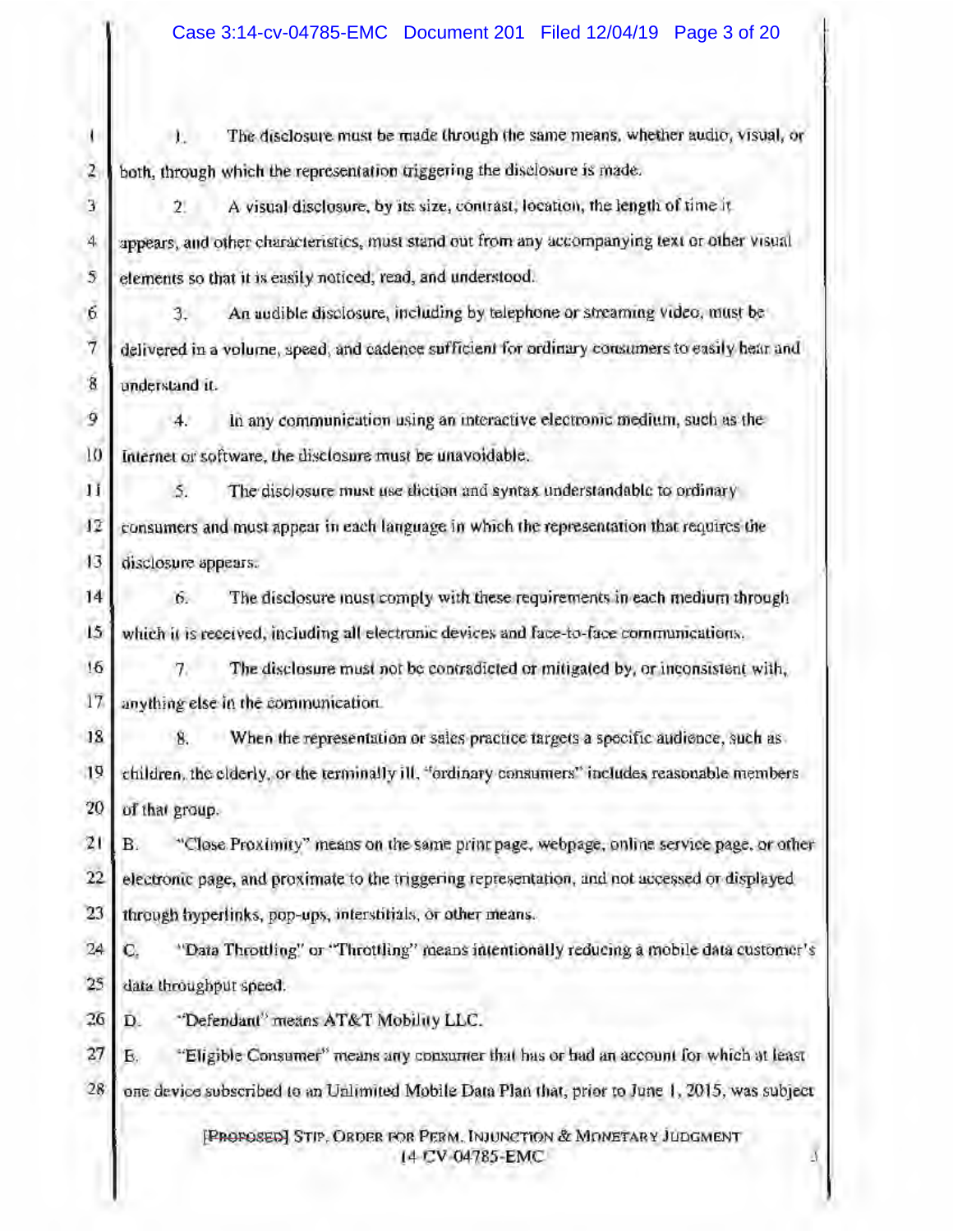one or more times to Data Throttling by Defendant at a maximum data throughput of 128 kbps.  $\mathbf{1}$  $\overline{2}$ 256 kbps, or 512 kbps.

 $\overline{3}$ "Material Restriction" means a reduction on the amount or speed of data that is likely to Ē.  $\frac{1}{2}$ affect a consumer's purchase or use of the advertised product or service.

 $\overline{5}$ "Mobile Data Plan" means a contract with Defendant for the provision of internet access G. -6 service to mobile devices such as smartphones.

 $\overline{7}$ "Space-Constrained Advertisement" means any communication (including, but not Н. Š limited to, Internet search results and banner ads) that has space, format, size, or technological restrictions ("Space Constraint") that limit Defendant from being able to make the disclosures -9 required by Section 1.A of this Order. Defendant bears the burden of showing that there is a  $10$  $\mathbf{H}$ Space Constraint to make a required disclosure that is Clear and Conspicuous and in Close  $12$ Proximity to the triggering term.

 $13$ "Unlimited Mobile Data Plan" means a Mobile Data Plan that did not set forth a ĩ.  $14$ numerical limit on the quantity of data allowed in a billing cycle when the customer subscribed 15 to or renewed the plan.

**ORDER** 

16

17

### 18

- 1.

### PROHIBITION AGAINST DECEPTIVE ADVERTISING OF MOBILE DATA PLANS

 $19$ IT IS ORDERED that Defendant, Defendant's officers, agents, employees, and 20 attorneys, and all other persons in active concert or participation with any of them, who receive actual notice of this Order, whether acting directly or indirectly, in connection with the  $21$ 22 advertising or sale of any Mobile Data Plan, are permanently restrained and enjoined from, 23 expressly or by implication:

24 Making any representation about the amount or speed of mobile data, including that the Ä.  $25$ mobile data is unlimited, without disclosing, Clearly and Conspicuously and in Close Proximity to the representation, all Material Restrictions imposed by Defendant. For purposes of this 26 27 Order:

28

[PROPOSED] STIP. ORDER FOR PERM. INJUNCTION & MONETARY JUDGMENT 14-CV-04785-EMC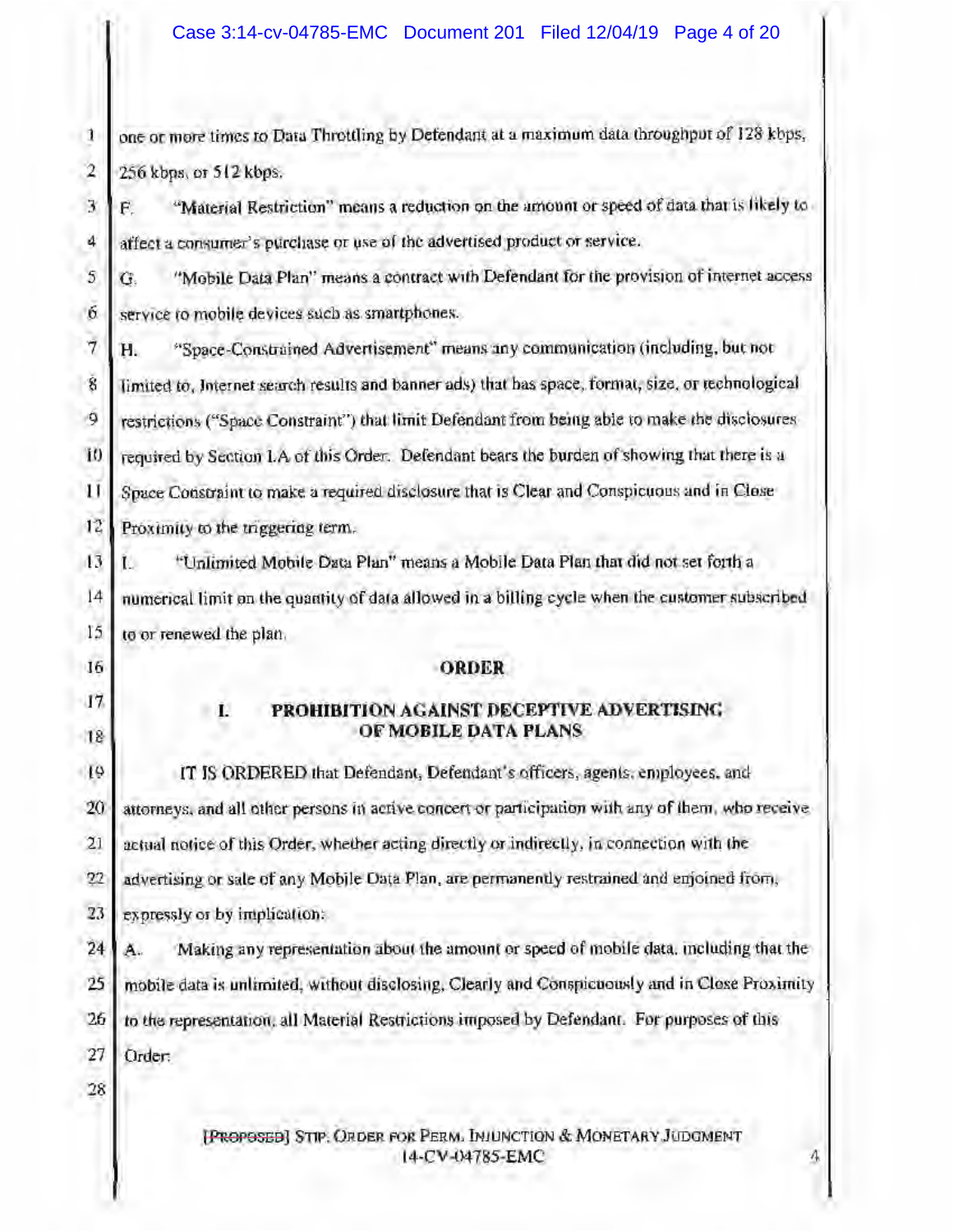| ŧ              |                                                                                  | ī.                                                                                 | For a general representation that mobile data is unlimited without advertising any                   |  |  |  |  |
|----------------|----------------------------------------------------------------------------------|------------------------------------------------------------------------------------|------------------------------------------------------------------------------------------------------|--|--|--|--|
| $\overline{a}$ |                                                                                  |                                                                                    | specific data plan, the advertisement must disclose Clearly and Conspicuously                        |  |  |  |  |
| 3              |                                                                                  |                                                                                    | and in Close Proximity to the triggering representation that restrictions, if any, on                |  |  |  |  |
| $\mathfrak{a}$ |                                                                                  |                                                                                    | the amount or speed of mobile data may apply. For a representation that a                            |  |  |  |  |
| 5              |                                                                                  |                                                                                    | specific mobile data plan is unlimited, the advertisement must disclose Clearly                      |  |  |  |  |
| Ğ              |                                                                                  |                                                                                    | and Conspicuously and in Close Proximity to the triggering representation the                        |  |  |  |  |
| $\overline{1}$ |                                                                                  |                                                                                    | specific type of restriction and the amount of data usage, if any, triggering the                    |  |  |  |  |
| g              |                                                                                  |                                                                                    | restriction;                                                                                         |  |  |  |  |
| 9              |                                                                                  | $\geq$                                                                             | For a Space-Constrained Advertisement, a disclosure will be deemed to be                             |  |  |  |  |
| 10             |                                                                                  |                                                                                    | compliant with Section I.A. of this Order as long as:                                                |  |  |  |  |
| H.             |                                                                                  |                                                                                    | a.<br>The disclosure indicates the type of restriction and the amount of data                        |  |  |  |  |
| 12             |                                                                                  |                                                                                    | usage, if any, triggering the restriction; and                                                       |  |  |  |  |
| 13             |                                                                                  |                                                                                    | ь.<br>The disclosure is made Clearly and Conspicuously and in Close                                  |  |  |  |  |
| 14             |                                                                                  |                                                                                    | Proximity to at least one prominent representation of the triggering term:                           |  |  |  |  |
| 15             |                                                                                  |                                                                                    | and                                                                                                  |  |  |  |  |
| 16             |                                                                                  | з.                                                                                 | For a television or other video advertisement where the triggering representation                    |  |  |  |  |
| 17             |                                                                                  |                                                                                    | is made orally, the advertisement must state orally the disclosure required by                       |  |  |  |  |
| 18             |                                                                                  | Section I.A. unless the duration of the advertisement prevents such disclosure, in |                                                                                                      |  |  |  |  |
| 19             | which case, the advertisement must; (a) disclose orally, in a volume, speed, and |                                                                                    |                                                                                                      |  |  |  |  |
| $20 -$         |                                                                                  |                                                                                    | cadence that ordinary consumers can easily hear and understand, that restrictions.                   |  |  |  |  |
| 21             |                                                                                  |                                                                                    | if any, on speed or the amount of data, apply; and (b) disclose Clearly and                          |  |  |  |  |
| 22             |                                                                                  |                                                                                    | Conspicuously in the visual portion of the advertisement the specific type(s) of                     |  |  |  |  |
| 23             |                                                                                  |                                                                                    | $restriction(s)$ , if any, and the amount or data triggering the restriction $(s)$ .                 |  |  |  |  |
| 24             | В.                                                                               |                                                                                    | Misrepresenting the performance or central characteristics of the Mobile Data Plan.                  |  |  |  |  |
| 25             |                                                                                  |                                                                                    | MONETARY JUDGMENT<br>U.                                                                              |  |  |  |  |
| 26             |                                                                                  |                                                                                    | IT IS FURTHER ORDERED that:                                                                          |  |  |  |  |
| 27             | A.                                                                               |                                                                                    | Judgment in the amount of \$60,000,000 is entered in favor of the Commission against                 |  |  |  |  |
| 28             |                                                                                  |                                                                                    | Defendant AT&T Mobility LLC as equitable monetary relief.                                            |  |  |  |  |
|                |                                                                                  |                                                                                    | [PROPOSED] STIP, ORDER FOR PERM. INJUNCTION & MONETARY IUDGMENT<br>$\overline{5}$<br>14-CV-04785-EMC |  |  |  |  |

H.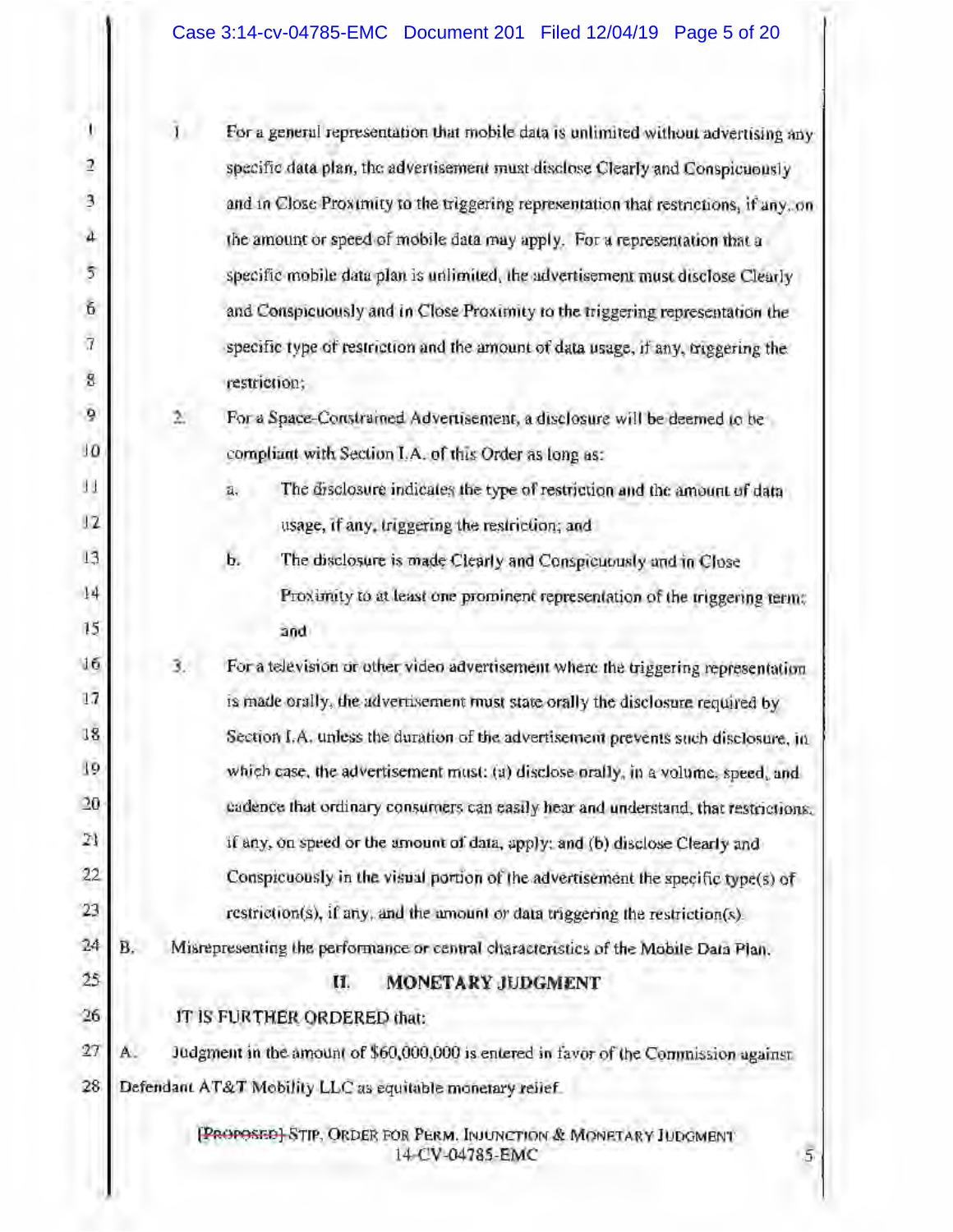$\mathbf{1}$ Defendant is ordered to pay this judgment by depositing \$60,000,000 into an interestв. 2 bearing account ("the Settlement Fund") within 7 days after entry of this Order and submit  $\overline{3}$ proof to the Commission within 10 days after entry of this Order that this account has been 4 established and the funds deposited. Except as expressly provided in Section III.C.6 of this 5 Order, funds deposited into this account shall be used solely for the purpose of compensating 6 consumers as set forth in Section III of this Order.

7 L. Commencing 7 days after Defendant begins issuing bill credits or checks pursuant to Sections III.B and III.C of this Order, Defendant may withdraw from 9 the Settlement Fund the dollar value of the bill credits or checks issued during 10 the previous 7 days. On a weekly basis, Defendant may continue to withdraw ш from the Settlement Fund the dollar value of the bill credits or checks issued  $\overline{12}$ during the previous 7 days until Defendant has fully complied with its redress obligations under Sections IILB and III.C of this Order. 13

C. The facts alleged in the Complaint will be taken as true without further proof in any  $|4$ subsequent civil litigation by or on behalf of the Commission, including in a proceeding to  $15$ enforce its rights to any payment or monetary judgment pursuant to this Order, such as a 16  $17$ nondischargeability complaint in any bankruptcy case.

D. The facts alleged in the Complaint establish all elements necessary to sustain an action  $18$ by the Commission pursuant to Section  $523(a)(2)(A)$  of the Bankruptcy Code, 11 U.S.C. 19 § 523(a)(2)(A), and this Order shall have collateral estoppel effect for such purposes. 20

Е. Defendant acknowledges that its Taxpayer Identifying Number (Employer Identification 21 Number), which Defendant must submit to the Commission, may be used for collecting and 22 reporting on any delinquent amount arising out of this Order, in accordance with 31 U.S.C.  $23$  $$7701.$ 24

25

26

 $\mathbf{g}$ 

### III. REDRESS PROCEDURES AND COORDINATION

IT IS FURTHER ORDERED that:

Within 30 days after entry of this Order, Defendant must identify each Eligible A., 27 Consumer. 28

> [PROPOSED] STIP. ORDER FOR PERM. INJUNCTION & MONETARY JUDGMENT 14 CV-04785-EMC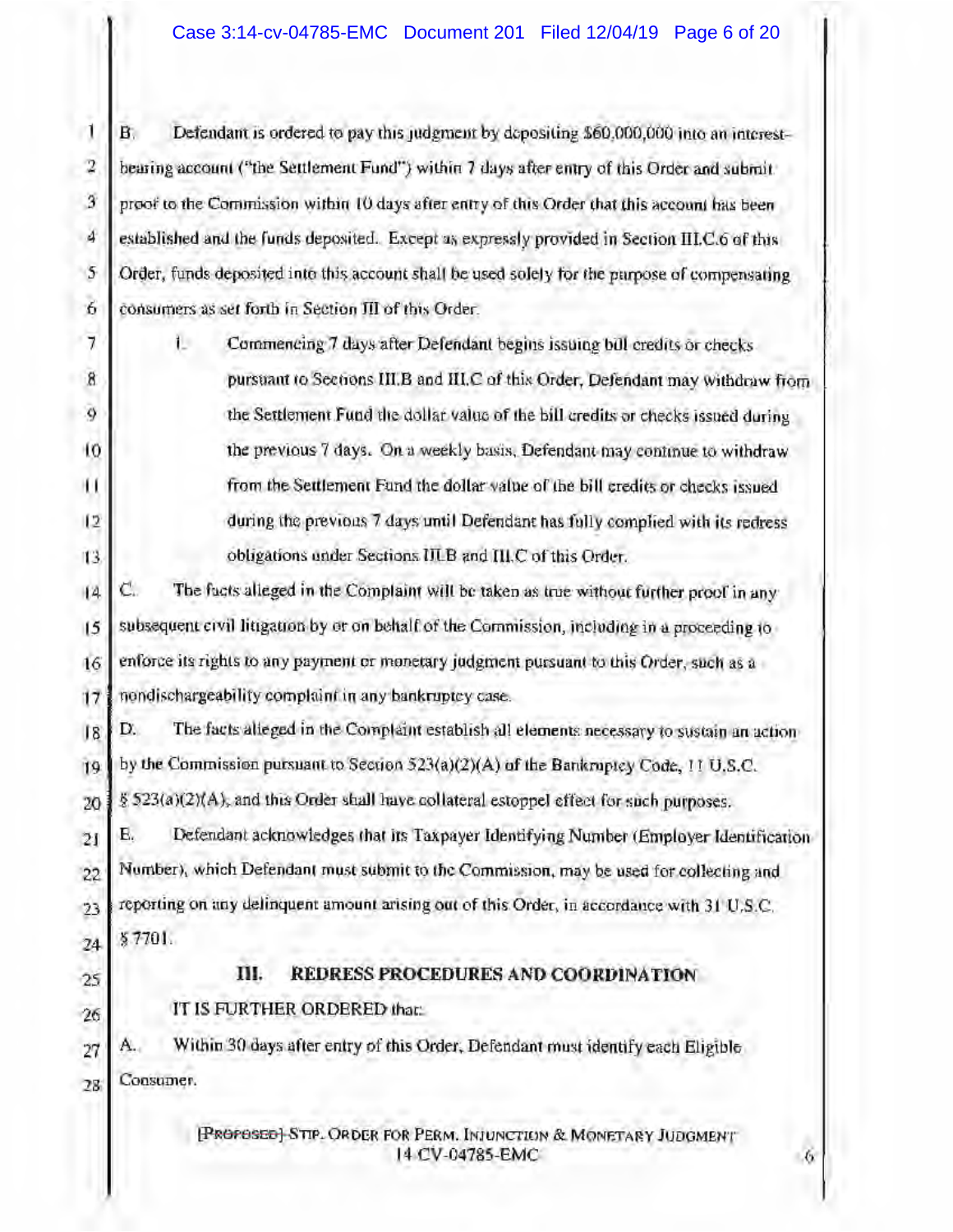### **Redress to Current Customers**

I.

| $\overline{2}$           | B <sub>c</sub><br>Defendant must compensate Eligible Consumers who, as of the date of enery of this |                |                                                                                    |
|--------------------------|-----------------------------------------------------------------------------------------------------|----------------|------------------------------------------------------------------------------------|
| 3                        | Order, have an AT&T Mobility Mobile Data Plan account ("Current Customers") as follows:             |                |                                                                                    |
| 4<br>٠                   | Ŀ.                                                                                                  |                | Compensation must be made through a bill credit on the Current Customers"          |
| 5                        |                                                                                                     |                | accounts within 90 days after entry of this Order.                                 |
| 6                        | 2,                                                                                                  |                | Compensation must be made without requiring Current Customers to file any          |
| $\overline{\mathcal{U}}$ |                                                                                                     |                | claim seeking compensation or taking any other action.                             |
| B                        | 3.                                                                                                  |                | Defendant must compensate Current Customers who first experienced Data             |
| 9                        |                                                                                                     |                | Throttling at a maximum data throughput of 128 kbps with a pro rata share of       |
| 10                       |                                                                                                     |                | \$7,500,000 of the Settlement Fund, including any interest accrued as of 7 days    |
| $\mathbf{11}$            |                                                                                                     |                | prior to the start of Defendant's crediting Current Customers' accounts.           |
| 12                       | 4.                                                                                                  |                | Defendant must compensate Current Customers who first experienced Data             |
| 13                       |                                                                                                     |                | Throuting at a maximum data throughput of 256 kbps or 512 kbps with a prorata      |
| 14                       |                                                                                                     |                | share of \$29,700,000 of the Settlement Fund, including any interest accrued as of |
| $15 -$                   |                                                                                                     |                | 7 days prior to the start of Defendant's crediting Current Customers' accounts.    |
| Jó                       | 5.                                                                                                  |                | Defendant must notify Current Customers of the bill credit, including by the       |
| 17                       |                                                                                                     |                | following means:                                                                   |
| 18                       |                                                                                                     | 含.             | Defendant must provide a text message notification as set forth in Exhibit         |
| 19                       |                                                                                                     |                | A.1 of this Order to all Current Customers. Defendant must send the text           |
| 20                       |                                                                                                     |                | message to such consumers on or within 10 days preceding the date on               |
| ĽI                       |                                                                                                     |                | which the bill credit is made. The text message notification must be               |
| 22                       |                                                                                                     |                | provided at Defendant's expense and at no charge to consumers.                     |
| 23                       |                                                                                                     | $\mathbf{b}_i$ | For all Current Customers who receive a hard-copy bill, Defendant must             |
| 24                       |                                                                                                     |                | include a bill insert notice as set forth in Exhibit A.2 of this Order. The        |
| 25                       |                                                                                                     |                | bill insert must be a different color paper than the bill itself. The bill         |
| 26                       |                                                                                                     |                | insert must be included with the same bill in which the bill credit is made.       |
| 27                       |                                                                                                     | e.             | Defendant also must include a notice as set forth in Exhibit A.3 of this           |
| 28                       |                                                                                                     |                | Order on www.att.com for viewing by consumers on Defendant's                       |
|                          |                                                                                                     |                | [PROPOSED] STIP. ORDER FOR PERM. INJUNCTION & MONETARY JUDGMENT                    |

14-CV-04785-EMC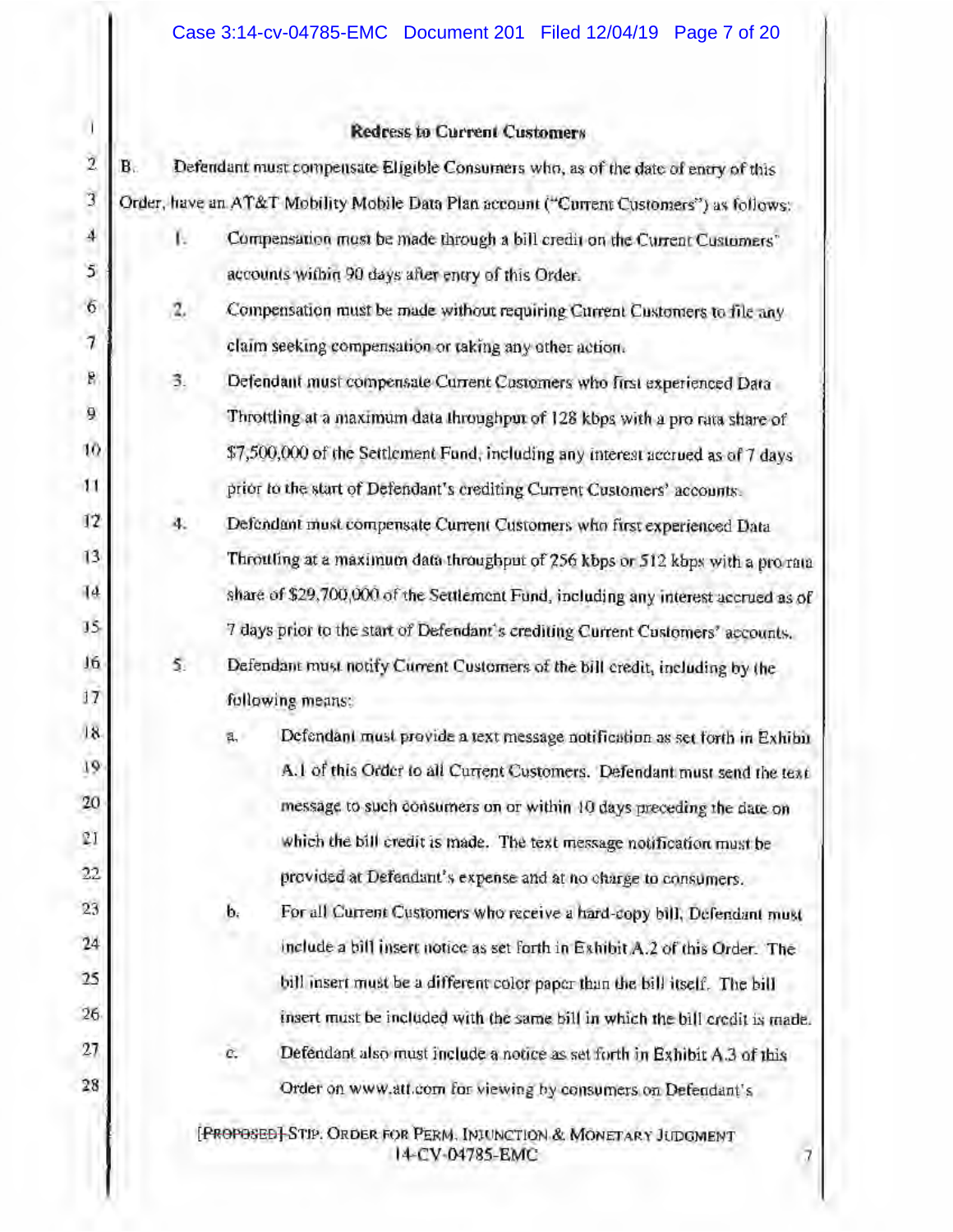| U              |                                                                                    | website. The notice must be either listed first under "Alerts" or above the             |  |  |  |
|----------------|------------------------------------------------------------------------------------|-----------------------------------------------------------------------------------------|--|--|--|
| $\frac{1}{2}$  |                                                                                    | fold, both of which will be on the first landing page after consumers log.              |  |  |  |
| 3              |                                                                                    | in to their online account. The notice must be posted on the website on or              |  |  |  |
| $\frac{1}{4}$  |                                                                                    | within 10 days preceding the date that Defendant first begins to credit                 |  |  |  |
| \$             |                                                                                    | consumer accounts and must continue to be posted until Defendant has                    |  |  |  |
| 6              |                                                                                    | credited all accounts, and then until the next billing cycle.                           |  |  |  |
| $\overline{1}$ |                                                                                    | Defendant must further provide a notice, as set forth in Exhibit A.3 of this<br>đ.      |  |  |  |
| B              |                                                                                    | Order, on the MyATT application. The notice must appear when the                        |  |  |  |
| ĝ              |                                                                                    | consumer clicks the "Alert" button or above the fold on the first page of               |  |  |  |
| 10             |                                                                                    | the application after the log in. The notice must be displayed on the                   |  |  |  |
| ш              |                                                                                    | application on or within 10 days preceding the date Defendant first begins              |  |  |  |
| $\frac{1}{2}$  |                                                                                    | to credit consumer accounts and must continue to be displayed until                     |  |  |  |
| 13.            |                                                                                    | Defendant has credited all accounts, and then until the next billing cycle.             |  |  |  |
| $\sqrt{4}$     | 6.                                                                                 | Defendant must provide redress to each Eligible Consumer for whom Defendant             |  |  |  |
| $\overline{5}$ |                                                                                    | is not able to compensate through a bill credit using the procedures set forth in       |  |  |  |
| $\sqrt{6}$     |                                                                                    | Section III.C.                                                                          |  |  |  |
| 17             |                                                                                    | <b>Redress to Former Customers</b>                                                      |  |  |  |
| 18             | Defendant must provide prompt redress to all Eligible Consumers who do not have an |                                                                                         |  |  |  |
| 19             |                                                                                    | AT&T Mobility Mobile Data Plan account as of the date of Entry of this Order ("Former   |  |  |  |
| 20             |                                                                                    | Customers") as follows:                                                                 |  |  |  |
| 21             | Β                                                                                  | Defendant must pay Former Customers who first experienced Duta Throttling at            |  |  |  |
| 22             |                                                                                    | a maximum data throughput of 128 kbps a pro rata share of \$6,300,000 of the            |  |  |  |
| 23             |                                                                                    | Settlement Fund, including any interest accrued as of 7 days prior to the start of      |  |  |  |
| 24             |                                                                                    | Defendant's payments to Former Customers.                                               |  |  |  |
| 25             | 2.                                                                                 | Defendant must pay Former Customers who first experienced Data Throttling at            |  |  |  |
| 26             |                                                                                    | a maximum data throughput of 256 kbps or 512 kbps a pro rata share of                   |  |  |  |
| 27             |                                                                                    | \$16,500,000 of the Settlement Fund, including any interest accrued as of 7 days        |  |  |  |
| 28             |                                                                                    | prior to the start of Defendant's payments to Former Customers.                         |  |  |  |
|                |                                                                                    | [PROPOSED] STIP. ORDER FOR PERM. INJUNCTION & MONETARY JUDGMENT<br>14-CV-04785-EMC<br>8 |  |  |  |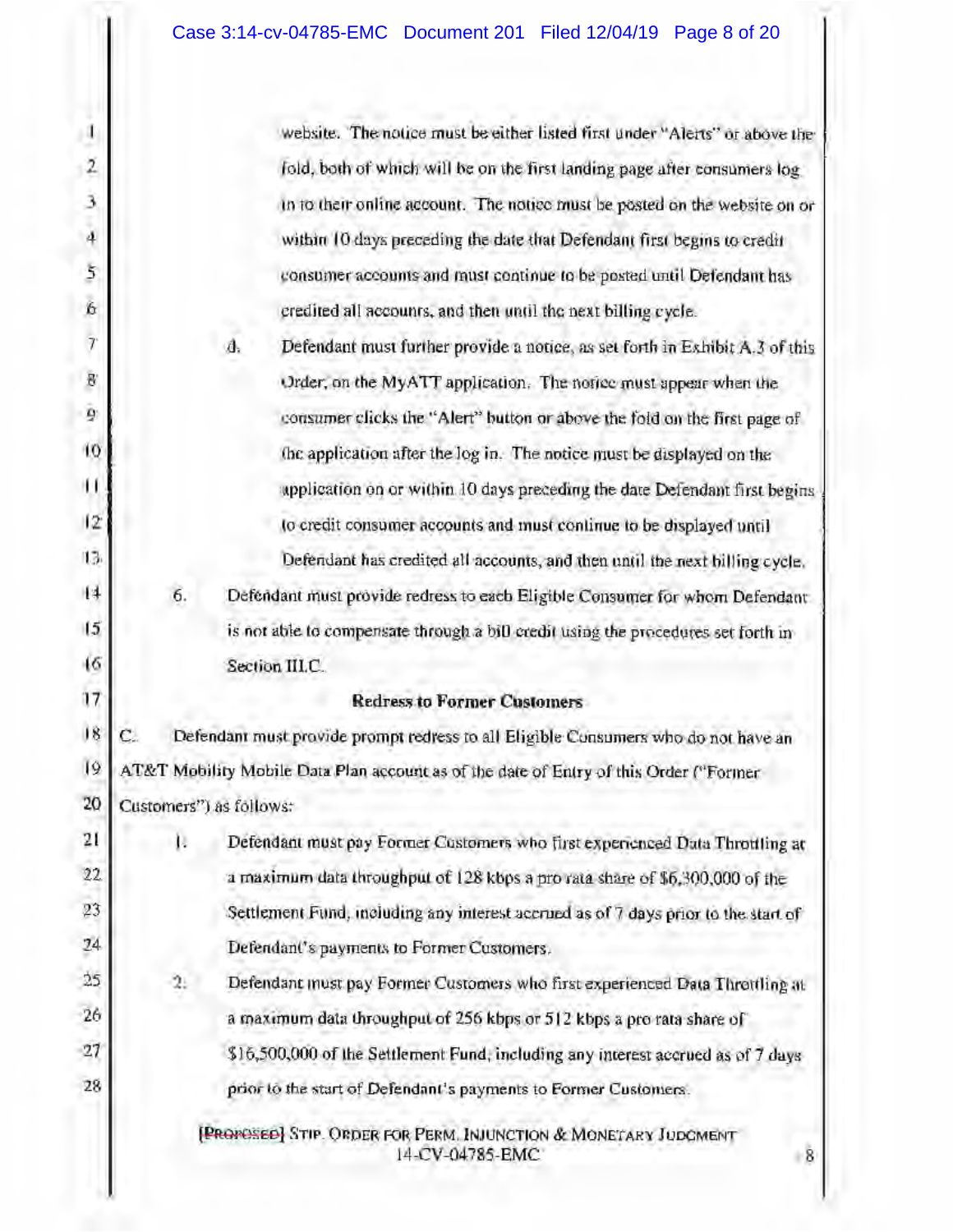۱l Ĵ. Payment must be made without requiring Former Customers to file any claim 2 seeking compensation or taking any other action.  $\bar{\mathfrak{Z}}$ 4. Defendant must provide redress by sending a check by first-class mail, postage 4 prepaid, address correction service requested with forwarding and return postage 5 guaranteed, to the Former Customer's current or last known address. Prior to 6 mailing the checks, Defendant must update each address through the Postal  $\overline{7}$ Service's National Change of Address database. Defendant must send these 8 redress checks within 90 days of entry of this Order. 9 5. All redress payments made pursuant to Section III.C.4 of this Order either IŪ. become money received by Former Customers within 90 days of Defendant's u mailing of the checks, through the deposit or cashing of such redress checks, or  $12$ Defendant must return the money to the Settlement Fund. The redress checks  $13$ issued pursuant to Section III.C.4 of this Order must state that the checks expire  $|4$ 90 days after the date of the check.  $15$ 6. Defendant must identify Former Customers whose redress checks were not.  $6<sub>6</sub>$ cashed or deposited within 90 days after Defendant mailed the checks pursuant  $17$ to Section III.C.4 of this Order. Defendant must conduct an address trace for 18 each Former Customer so identified. Defendant may use Settlement Fund 19 moneys to cover reasonable costs incurred to conduct the address trace. 20 7. For each Former Customer whose address is updated or confirmed by the address 21 trace, pursuant to Section III.C.6 of this Order, Defendant must provide redress  $22$ by sending a new check by first class mail, postage prepaid, address correction 23 service requested with forwarding and return postage guaranteed, to the Former 24 Customer's new or confirmed address. 25  $8.$ Defendant must include an explanation of refund, as set forth in Exhibit B of this 26 Order, in the envelope with each refund check issued pursuant to Section IILCA 27 and III.C.7 of this Order. 28

> [PROPOSED] STIP. ORDER FOR PERM, INJUNCTION & MONETARY JUDGMENT 14-CV-04785 EMC

Q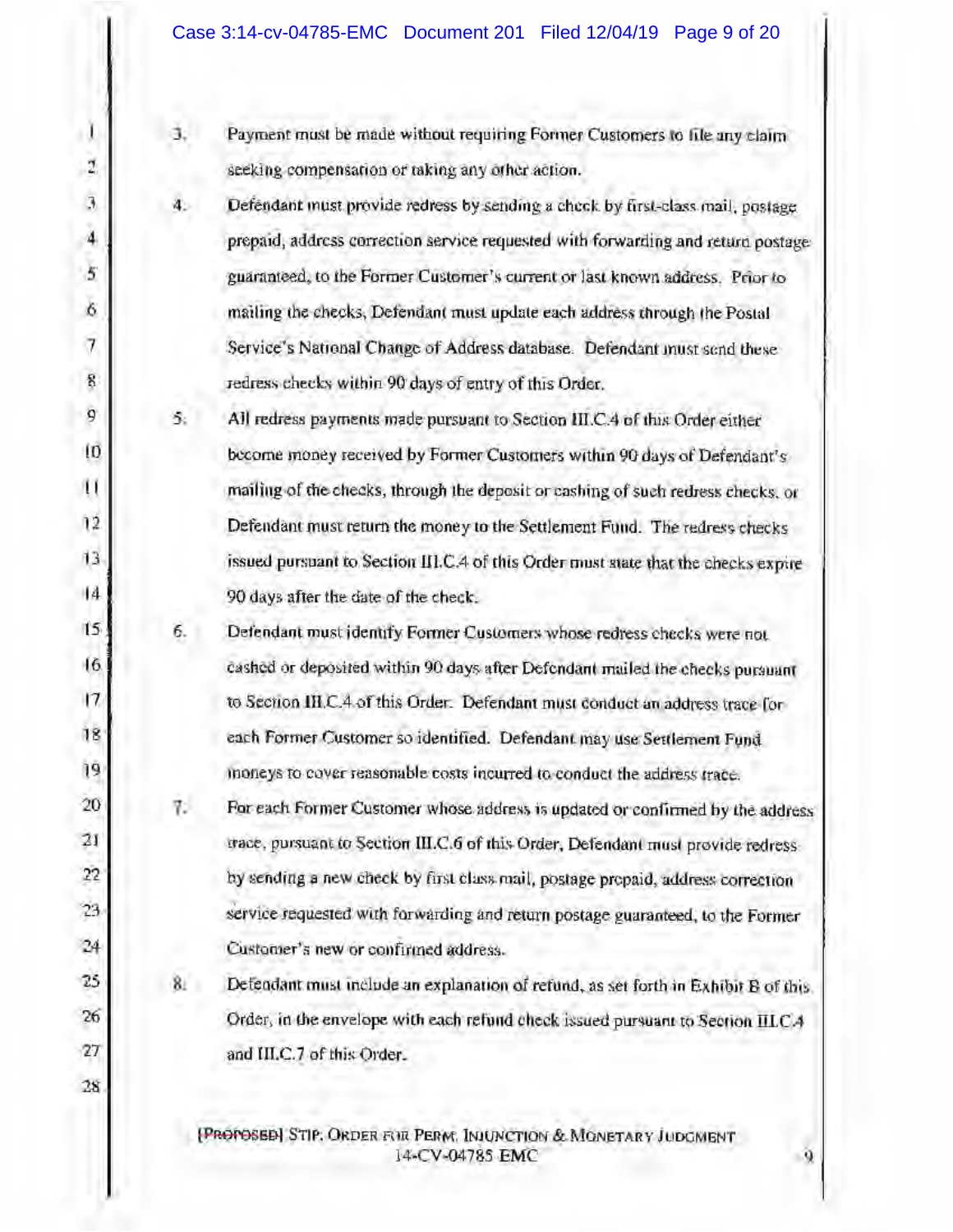ø. All redress money distributed under this Section III.C either becomes money received by Former Customers within 120 days after Defendant has sent all redress checks to Eligible Consumers pursuant to Section III.C.7 of this Order, or Defendant must return the money to the Settlement Fund. The redress checks issued pursuant to Section III.C.7 of this Order must state that the checks expire 120 days after the date of the check.

7 Commencing at the time Defendant first begins providing consumer redress pursuant to D.  $\bf 8$ Sections III.B and III.C of this Order and continuing until 120 days after Defendant has sem all 9 redress checks to Eligible Consumers pursuant to Section III.C.7, Defendant must maintain a 10 telephone number and email address that Eligible Consumers can use to report any problems or Н to ask any questions concerning the redress program set forth in Sections III.B and III.C of this  $\overline{12}$ Order.

### **Other Provisions**

J4 E. Any funds remaining in the Settlement Fund that are not received by consumers, through 15 the deposit or cashing of redress checks. 120 days after Defendant completes its redress 16 obligations under Section III.C.7 of this Order must be rematted to the Commission within 10 17 days.

18 P. All money paid to the Commission pursuant to this Order may be deposited into a fund 19 administered by the Commission or its designee to be used for equitable relief, including 20 consumer redress and any attendant expenses for the administration of any redress fund. If a 21 representative of the Commission decides that direct redress to consumers is wholly or partially  $22$ impracticable or money remains after redress is completed, the Commission may apply any 23 remaining money for such other equitable relief (including consumer information remedies) as 24 it determines to be reasonably related to Defendant's practices alleged in the Complaint. Any 25 money not used for such equitable relief is to be deposited to the U.S. Treasury as 26 disgorgement. Defendant has no right to challenge any actions the Commission or its 27 representatives may take pursuant to this Subsection.

28

Ï

 $\overline{2}$ 

 $\overline{3}$ 

4

5

6

13

**[PROPOSED]** STIP. ORDER FOR PERM. INJUNCTION & MONETARY JUDGMENT 14-CV-04785-EMC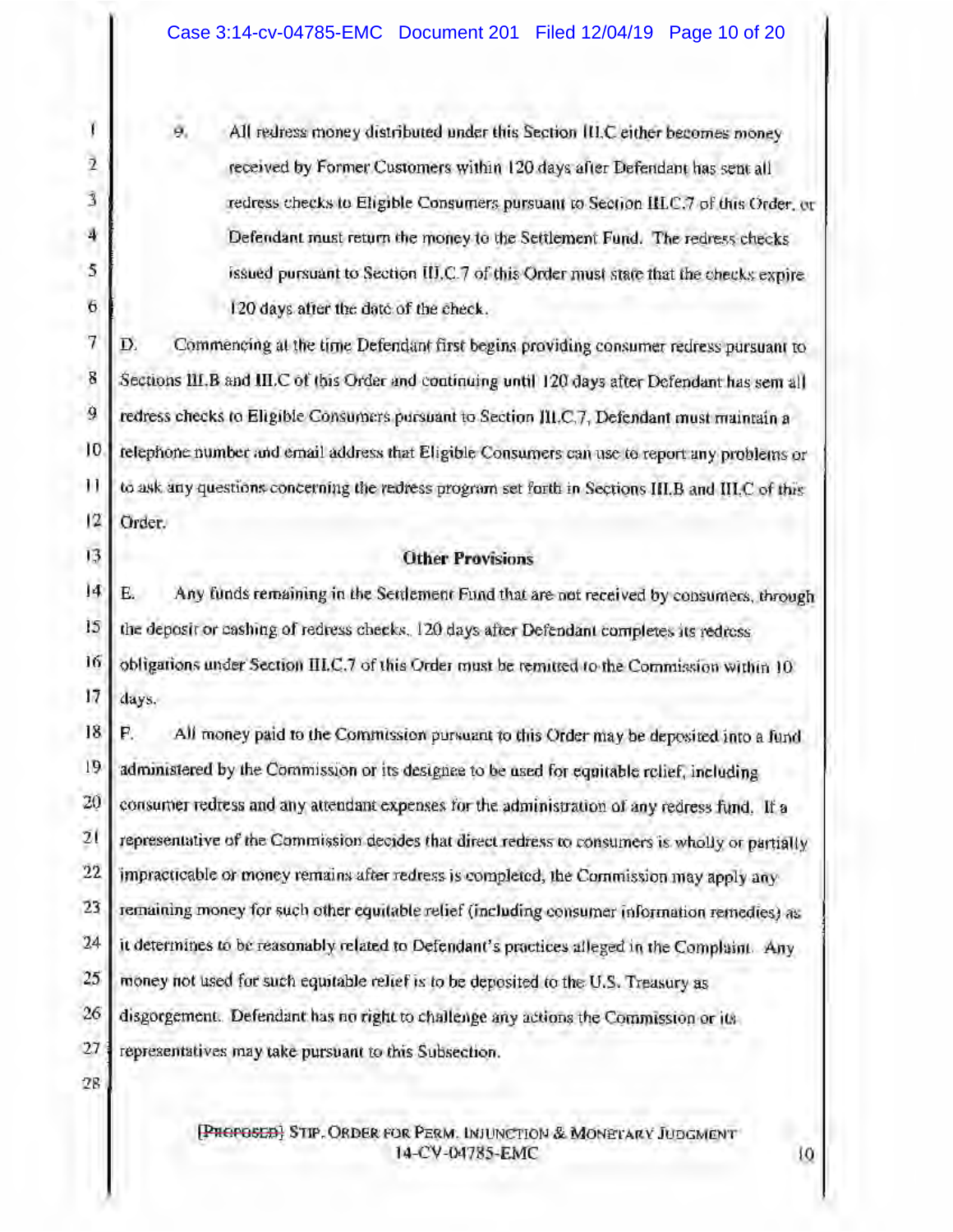$\overline{1}$ G. All payments to the Commission under this Order must be made by electronic fund  $\overline{2}$ transfer in accordance with instructions provided by a representative of the Commission.  $\mathbf{3}$ H. Defendant relinquishes dominion and all legal and equitable right, title, and interest in  $\overline{4}$ all assets transferred to the Commission pursuant to this Order and may not seek the return of  $\tilde{\mathfrak{z}}$ any assets.

 $6$ 

### **Redress Reporting**

 $\overline{7}$ Unless otherwise directed by a representative of the Commission in writing, Defendant  $\overline{8}$ must submit a report of the redress program quarterly and at the conclusion of the program.  $\mathbf{q}$ Defendant must describe in detail whether and how the program is in compliance with Section  $10$ III of the Order and, for each month of the program, summarize the redress program to date, as  $\mathfrak{u}$ follows:

| 12              |    | For all redress to Current and Former Customers of Defendant pursuant to         |
|-----------------|----|----------------------------------------------------------------------------------|
| $\overline{13}$ |    | Sections III.B and III.C of this Order, the report summary must include: (i) the |
| $\overline{14}$ |    | number and dollar amount of bill credits issued to consumers each month of the   |
| 15              |    | program; (ii) the number and dollar amount of checks mailed each month of the    |
| 16              |    | program; and (iii) the number and dollar amount of checks negotiated each        |
| $\overline{17}$ |    | month of the program.                                                            |
| 18              | z. | If a representative of the Commission requests additional information regarding  |

19 the redross program, including any of the underlying data, Defendant must 20 submit such information to the extent allowed by the Electronic Communications 21 Privacy Act, 18 U.S.C. § 2702(c)(3), and the Communication Act of 1934, as  $22$ amended, 47 U.S.C.  $\frac{1}{2}$  222(d)(2), within 10 days of the request.

23 n. Consistent with the Electronic Communications Privacy Act, 18 U.S.C. §§ 24 2702(a) and 2703, and the Communication Act of 1934, 47 U.S.C. § 222, 25 Defendant shall not share with any representative of the FTC any personally 26 identifiable information that could permit the information shared to be associated  $27$ with a specific subscriber or customer of Defendant. Defendant, however, shall 28 share with a representative of the FTC information in aggregate form.

> [PROPOSED] STIP. ORDER FOR PERM. INJUNCTION & MONETARY JUDGMENT 14-CV-04785-EMC

Н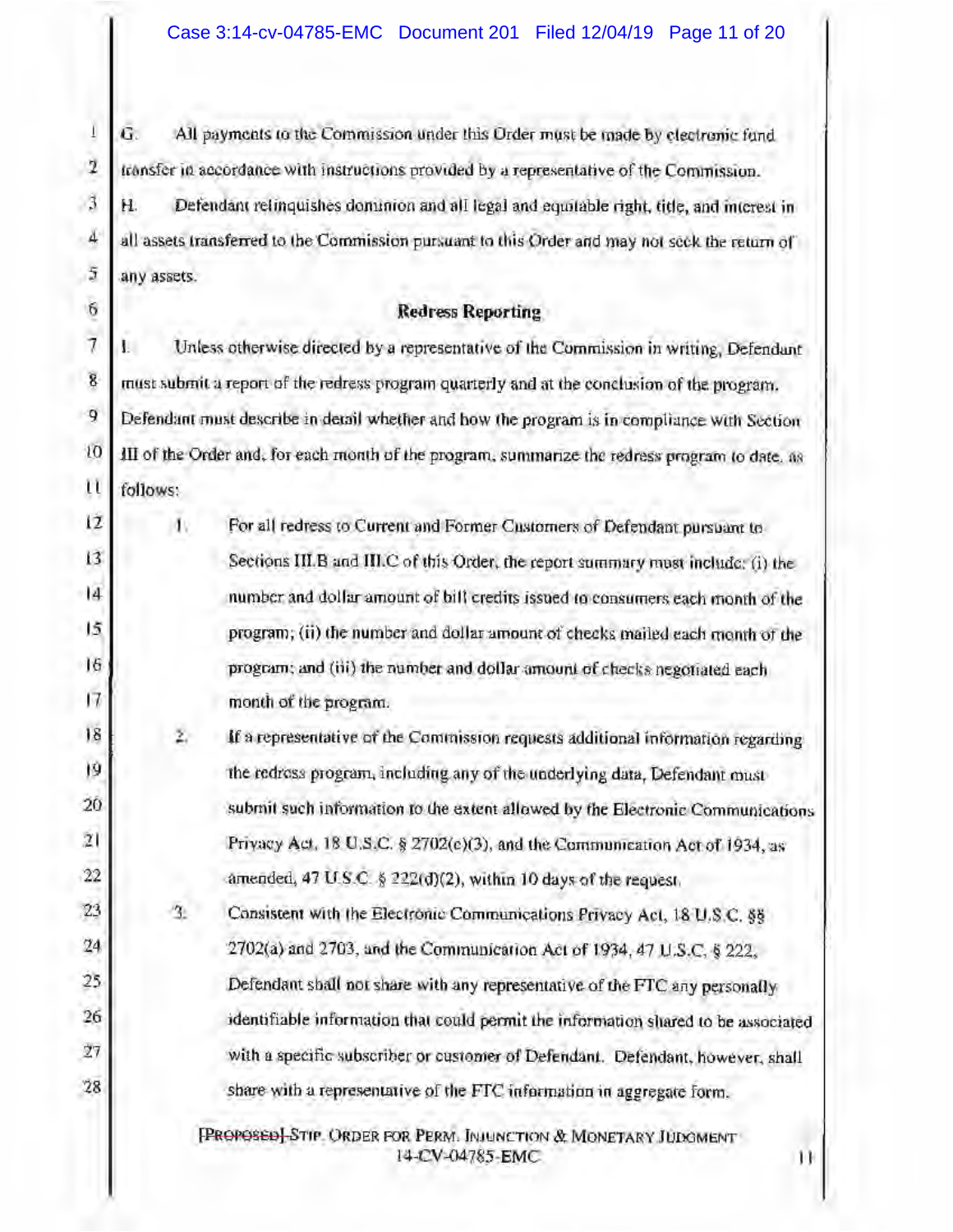### **ORDER ACKNOWLEDGMENTS**  $IV.$

 $\overline{2}$ IT IS FURTHER ORDERED that Defendant obtain acknowledgments of receipt of this 3 Order:

4 Defendant, within 14 days after entry of this Order, must submit to the Commission an А. 5 acknowledgment of receipt of this Order sworn under penalty of perjury.

6 В. For 5 years after entry of this Order, Defendant must deliver a copy of this Order (6: (1)  $\overline{J}$ all principals, officers, directors, and LLC managers and members having decision-making  $\mathcal{B}$ authority with respect to the subject matter of this Order; (2) all employees having managerial 9 responsibilities for conduct related to the subject matter of the Order and all agents and 10 representatives who have decision-making authority related to the subject matter of the Order;  $\mathbf{11}$ and (3) any business entity resulting from any change in structure as set forth in the Section  $12$ titled "Compliance Reporting." Delivery must occur within 7 days after entry of this Order for  $13$ current personnel. For all others, delivery must occur within 7 days of assuming their  $14$ responsibilities.

 $15$ C. From each individual or entity to which Defendant delivered a copy of this Order.  $16$ Defendant must obtain, within 30 days, a signed and dated acknowledgment of receipt of this 17 Order.

18

- 1

#### V. **COMPLIANCE REPORTING**

 $19$ IT IS FURTHER ORDERED that Defendant make timely submissions to the Commission: 20 Ä. One year after entry of this Order, Defendant must submit a compliance report, sworn 21 under penalty of perjury. Defendant must: (a) identify the primary physical, postal, and email 22 address and telephone number, as designated points of contact, which representatives of the 23 Commission may use to communicate with Defendant; (b) identify all of Defendant's 24 businesses by all of their names, telephone numbers, and physical, postal, email, and Internet  $25$ addresses; (c) describe the activities of each business, including the goods and services offered, 26 and the means of advertising, marketing, and sales; (d) describe in detail whether and how 27 Defendant is in compliance with each Section of this Order; and (e) provide a copy of each 28 Order Acknowledgment obtained parsaant to this Order, unless previously submitted to the

> [PROPOSED] STIP. ORDER FOR PERM, INJUNCTION & MONETARY JUDGMENT 14-CV-04785-EMC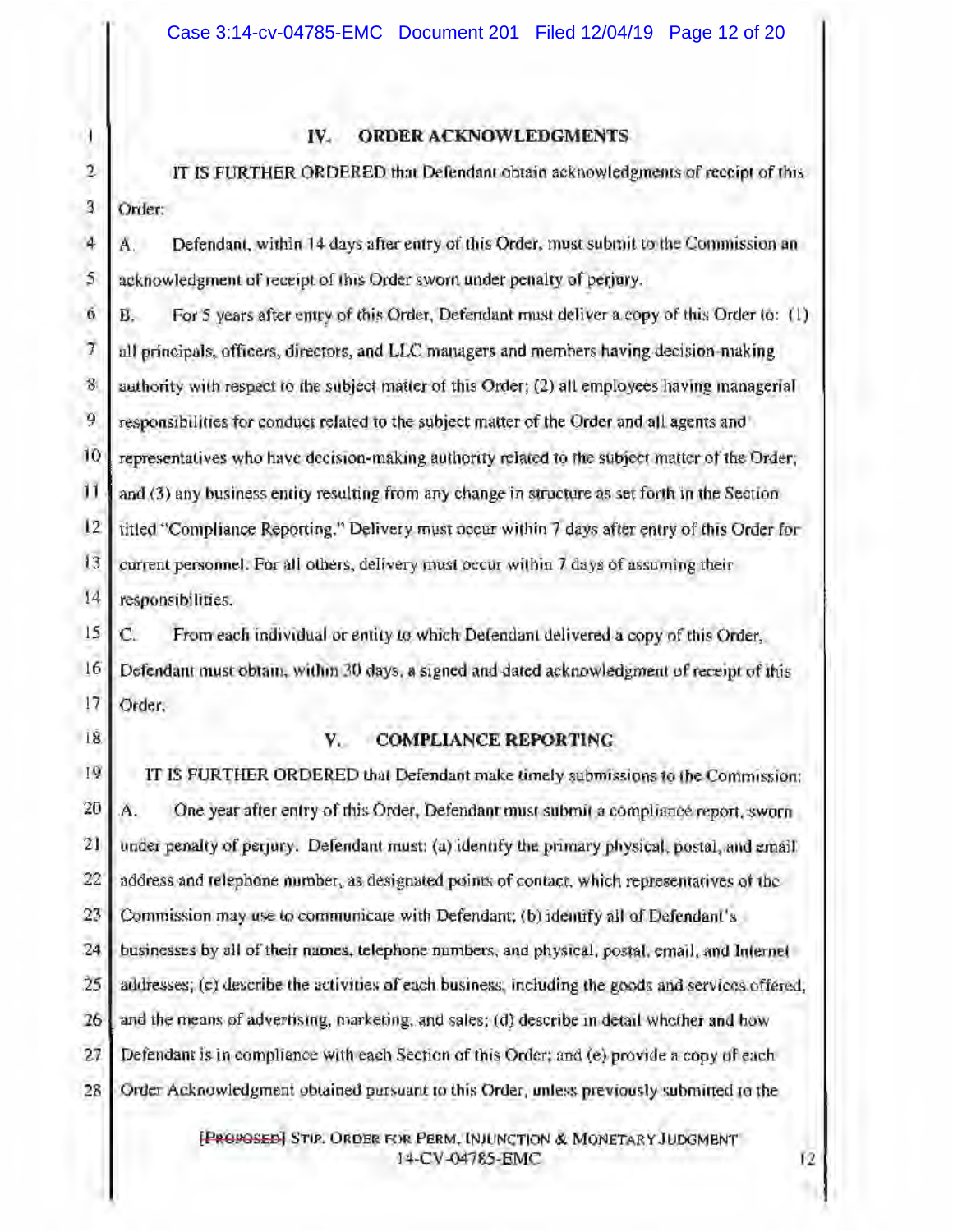$\mathbf{I}$ Commission.

 $\overline{2}$ В. For 10 years after entry of this Order, Defendant must submit a compliance notice,  $\overline{3}$ sworn under penalty of periury, within 14 days of any change in the following: (a) any  $\cdot$ 4 designated point of contact; or (b) the structure of Defendant or any entity that Defendant has 5 any ownership interest in or controls directly or indirectly that may affect compliance. obligations arising under this Order, including: creation, merger, sale, or dissulution of the 6  $\tau$ entity or any subsidiary, parent, or affiliate that engages in any acts or practices subject to this  $\mathbf{g}$ Order.

 $\mathbf{Q}$ C. For 10 years after entry of this Order, Defendant must submit to the Commission notice 10 of the filing of any bankruptcy petition, insolvency proceeding, or similar proceeding by or Ħ against Defendant within 14 days of its filing.

Any submission to the Commission required by this Order to be sworn under penalty of D.  $12$ 13 perjury must be true and accurate and comply with 28 U.S.C. § 1746, such as by concluding: "I declare under penalty of perjury under the laws of the United States of America that the 14 15 foregoing is true and correct. Executed on: " and supplying the date, signatory's full 16 name, title (if applicable), and signature.

 $17$ Е. Unless otherwise directed by a Commission representative in writing, all submissions to the Commission pursuant to this Order must be emailed to DEbrief@ftc.gov or sent by 18 overnight courier (not the U.S. Postal Service) to: Associate Director for Enforcement, Bureau.  $|9$ of Consumer Protection, Federal Trade Commission, 600 Pennsylvania Avenue NW, 20 Washington, DC 20580. The subject line must begin: FTC v. AT&T Mobility LLC (X150009). 21

22

### VI. RECORDKEEPING

IT IS FURTHER ORDERED that Defendant must create certain records for 10 years 23 after entry of the Order, and retain each such record for 5 years provided, however, that with 24 respect to Section VI.D, Defendant must create such records for 5 years and retain each such. 25 record for 3 years. Specifically, Defendant must create and retain the following records: 26 Accounting records showing the revenues from the sale of all goods or services related 27 to the subject matter of this Order; 28

> [PROPOSED] STIP. ORDER FOR PERM. INJUNCTION & MONETARY IUDGMENT 14-CV-04785-EMC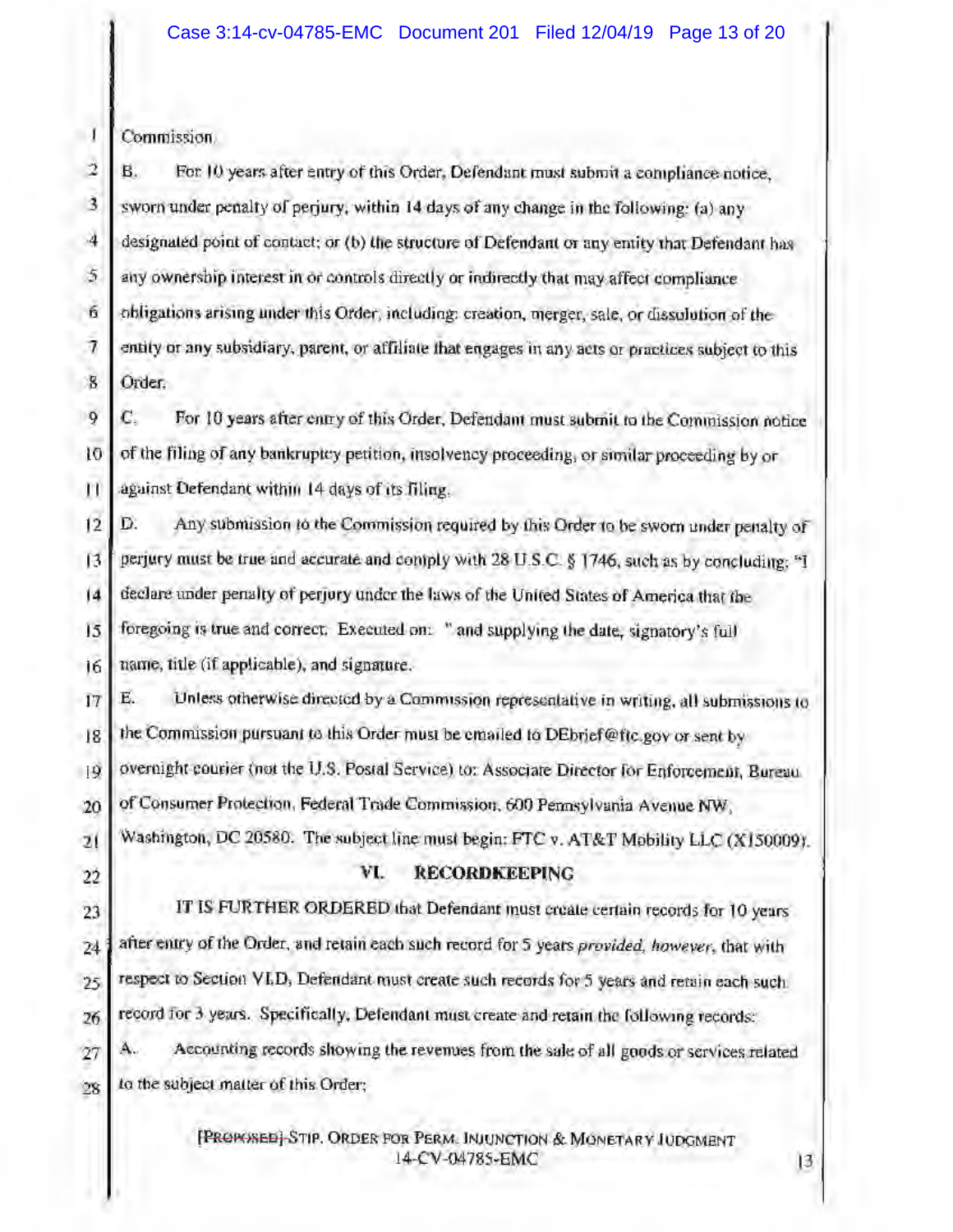Personnel records showing; for each person providing services related to the subject  $\Box$ В.  $\overline{2}$ matter of this Order, whether as an employee or otherwise, that person's name; addresses;  $\overline{3}$ telephone numbers; job title or position; dates of service; and (if applicable) the reason for 4 termination:

S C. All records necessary to demonstrate full compliance with each provision of this Order. -6. including all submissions to the Commission:

 $\overline{\tau}$ D. A representative copy of each materially different advertisement or marketing material  $\mathbf{g}$ for the sale of Mobile Data Plans; and

9 Written, sworn, and verified certification prepared and signed annually by a corporate Е.  $10$ manager or officer, and retained pursuant to Section VI.C, certifying that, for the previous year.  $11$ Defendant has retained advertisements pursuant to Section VI.D that are representative of each  $12$ materially different advertisement or marketing material for the sale of Mobile Data Plans. 13 Such certification must be based on the personal knowledge of the corporate manager, officer, IĀ or subject matter experts upon whom the corporate manager or officer reasonably relies in IS. making the certification.

16

### VII. COMPLIANCE MONITORING

17 IT IS FURTHER ORDERED that, for the purpose of monitoring Defendant's 18 compliance with this Order, including any failure to transfer any assets as required by this 19 Order:

20 A. Within 14 days of receipt of a written request from a representative of the Commission, 21 Defendant must: submit additional compliance reports or other requested information, which 22 must be sworn under penalty of perjury; appear for depositions; and produce documents for 23 inspection and copying. The Commission is also authorized to obtain discovery, without further. 24 leave of court, using any of the procedures prescribed by Federal Rules of Civil Procedure 29, 25 30 (including telephonic depositions), 31, 33, 34, 36, 45, and 69. 26 в. For matters concerning this Order, the Commission is authorized to communicate 27 directly with Defendant. Defendant must permit representatives of the Commission to interview 28 any employee or other person affiliated with Defendant who has agreed to such an interview.

> [PROPOSED] STIP. ORDER FOR PERM. INJUNCTION & MONETARY JUDGMENT 14-CV-04785-EMC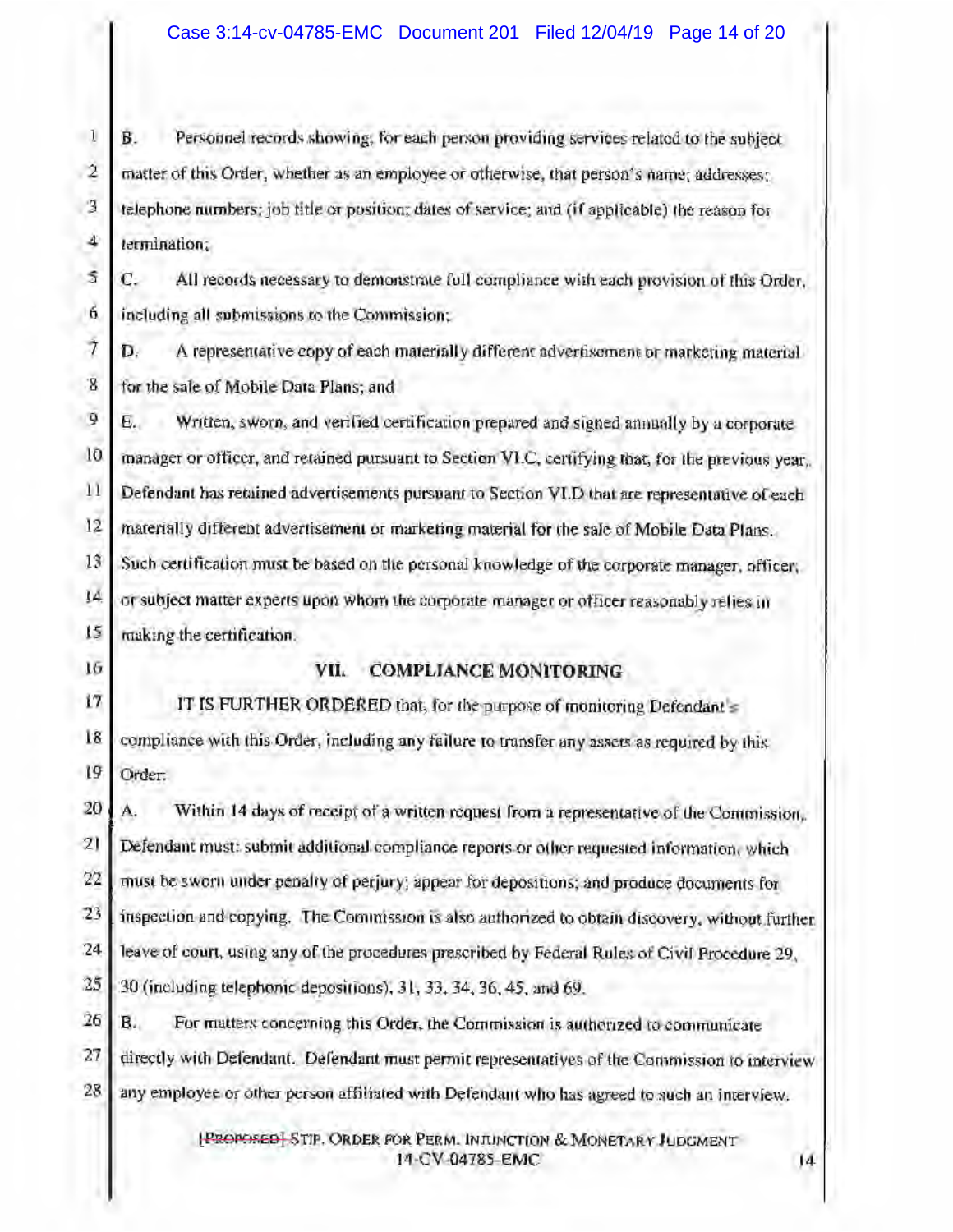| -1             | The person interviewed may have counsel present.                                                 |  |  |  |  |  |
|----------------|--------------------------------------------------------------------------------------------------|--|--|--|--|--|
| $\mathbf{2}$   | The Commission may use all other lawful means, including posing, through its<br>C.               |  |  |  |  |  |
| 3              | representatives, as consumers, suppliers, or other individuals or entities, to Defendant or any  |  |  |  |  |  |
| 4              | individual or entity affiliated with Defendant, without the necessity of identification or prior |  |  |  |  |  |
| Ś              | notice. Nothing in this Order limits the Commission's lawful use of compulsory process.          |  |  |  |  |  |
| 6              | pursuant to Sections 9 and 20 of the FTC Act, 15 U.S.C. §§ 49, 57b-1.                            |  |  |  |  |  |
| $\tau$         | <b>RETENTION OF JURISDICTION</b><br>VIII.                                                        |  |  |  |  |  |
| $\overline{8}$ | IT IS FURTHER ORDERED that this Court retains jurisdiction of this matter for                    |  |  |  |  |  |
| 9              | purposes of construction, modification, and enforcement of this Order.                           |  |  |  |  |  |
| 10             |                                                                                                  |  |  |  |  |  |
| $_{11}$        | PURSUANT TO STIPULATION, IT IS SO ORDERED                                                        |  |  |  |  |  |
| 12             | This 3rd day of December<br>.2019                                                                |  |  |  |  |  |
| 13             |                                                                                                  |  |  |  |  |  |
| 4              | HONORABLE EDWARD M. CHEN                                                                         |  |  |  |  |  |
| 15             | UNITED STATES DISTRICT JUDGE.                                                                    |  |  |  |  |  |
| 16             |                                                                                                  |  |  |  |  |  |
| 17             |                                                                                                  |  |  |  |  |  |
| 18             |                                                                                                  |  |  |  |  |  |
| 19             |                                                                                                  |  |  |  |  |  |
| 20             |                                                                                                  |  |  |  |  |  |
| 21             |                                                                                                  |  |  |  |  |  |
| 22             |                                                                                                  |  |  |  |  |  |
| 23             |                                                                                                  |  |  |  |  |  |
| 24             |                                                                                                  |  |  |  |  |  |
| 25             |                                                                                                  |  |  |  |  |  |
| 26             |                                                                                                  |  |  |  |  |  |
| 27             |                                                                                                  |  |  |  |  |  |
| 28             |                                                                                                  |  |  |  |  |  |
|                | [PROPOSED] STIM. ORDER FOR PERM. INJUNCTION & MONETARY JUDGMENT<br>14-CV-04785-EMC<br>18         |  |  |  |  |  |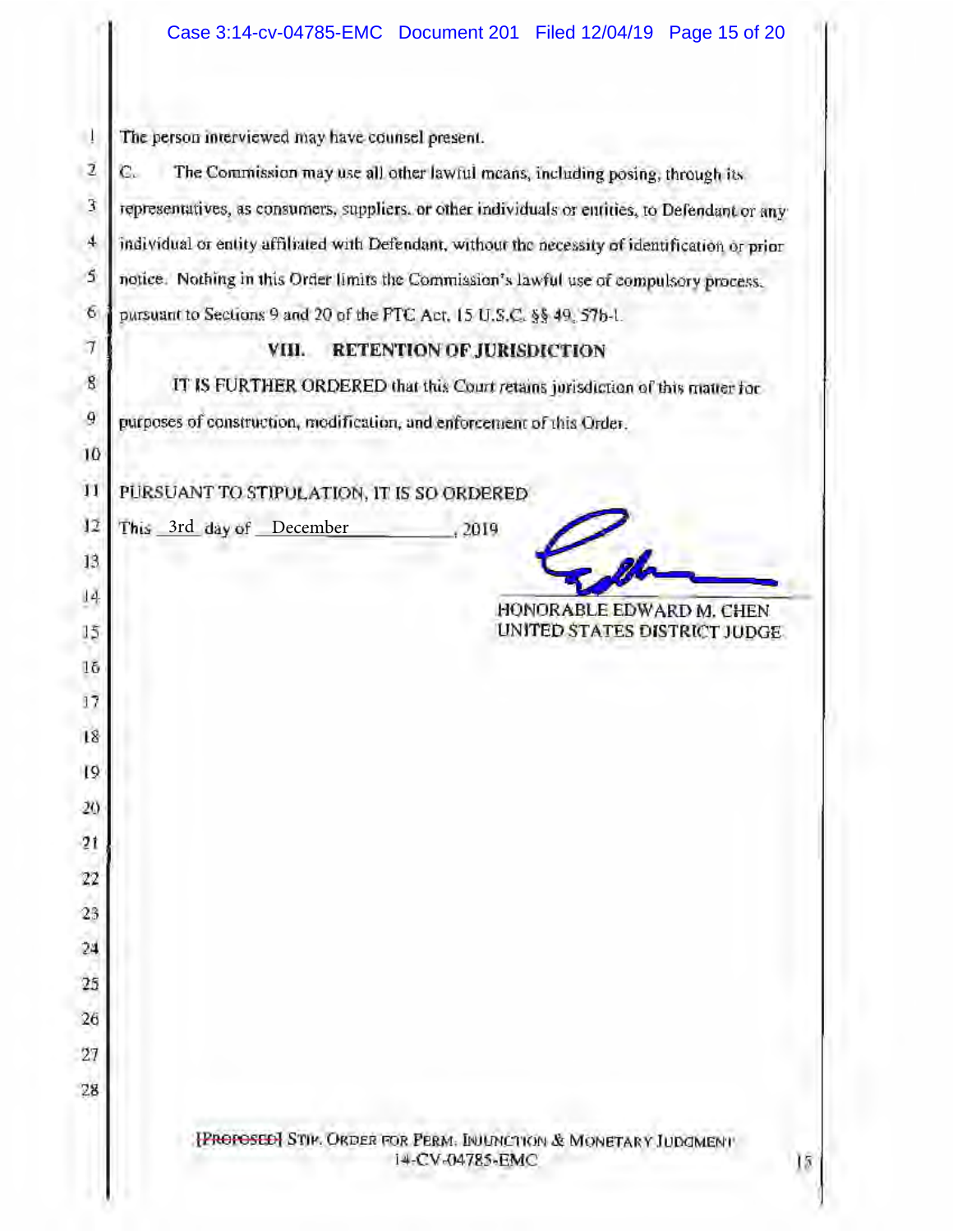|    | Case 3:14-cv-04785-EMC Document 201 Filed 12/04/19 Page 16 of 20                  |                 |                   |    |  |  |  |
|----|-----------------------------------------------------------------------------------|-----------------|-------------------|----|--|--|--|
|    |                                                                                   |                 |                   |    |  |  |  |
| 1  | STIPULATED AND AGREED:                                                            |                 |                   |    |  |  |  |
| 2  | FOR PLAINTIFF FEDERAL TRADE COMMISSION                                            |                 |                   |    |  |  |  |
| 3  |                                                                                   |                 |                   |    |  |  |  |
| 4  |                                                                                   | Date: 11/5/2019 |                   |    |  |  |  |
| 5  | <b>AN ROSE</b><br><b>MATTHEW D. GOLD</b>                                          |                 |                   |    |  |  |  |
| 6  | <b>LAURA FREMONT</b>                                                              |                 |                   |    |  |  |  |
| 7  | <b>KERRY O'BRIEN</b><br>LIN W. KAHN                                               |                 |                   |    |  |  |  |
| 8  | <b>EMILY COPE BURTON</b><br><b>COLIN HECTOR</b>                                   |                 |                   |    |  |  |  |
| 9  | <b>MARICELA SEGURA</b>                                                            |                 |                   |    |  |  |  |
| 10 | D. EMILY WU<br><b>MICHAEL J. DAVIS</b>                                            |                 |                   |    |  |  |  |
| 11 | Counsel for Plaintiff                                                             |                 |                   |    |  |  |  |
| 12 | FEDERAL TRADE COMMISSION                                                          |                 |                   |    |  |  |  |
| 13 |                                                                                   |                 |                   |    |  |  |  |
| 14 | FOR DEFENDANT AT&T MOBILITY LLC                                                   |                 |                   |    |  |  |  |
| 15 |                                                                                   |                 |                   |    |  |  |  |
| 16 | Date:                                                                             |                 |                   |    |  |  |  |
| 17 | Semor Vice President and Assistant General Counsel                                |                 |                   |    |  |  |  |
| 18 | <b>AT&amp;T</b> Entertainment Group                                               |                 |                   |    |  |  |  |
| 19 | AT&T Services, Inc.<br>2260 E. Imperial Highway                                   |                 |                   |    |  |  |  |
| 20 | El Segundo, CA 90245                                                              |                 |                   |    |  |  |  |
| 21 | Counsel for Defendant AT&T Mobility LLC                                           |                 |                   |    |  |  |  |
| 22 |                                                                                   |                 |                   |    |  |  |  |
| 23 | DEFENDANT AT&T MOBILITY LLC                                                       |                 |                   |    |  |  |  |
| 24 |                                                                                   |                 | Date: $8/23/2019$ |    |  |  |  |
| 25 | By: DAVID CHRISTOPHER                                                             |                 |                   |    |  |  |  |
| 26 | President, AT&T Mobility and Entertainment<br>AT&T Services, Inc.                 |                 |                   |    |  |  |  |
| 27 | 2260 E. Imperial Highway<br>El Segundo, CA 90245                                  |                 |                   |    |  |  |  |
| 28 |                                                                                   |                 |                   |    |  |  |  |
|    | XRROPOSED STIP. ORDER FOR PERM. INJUNCTION & MONETARY JUDGMENT<br>14-CV-04785-EMC |                 |                   | 16 |  |  |  |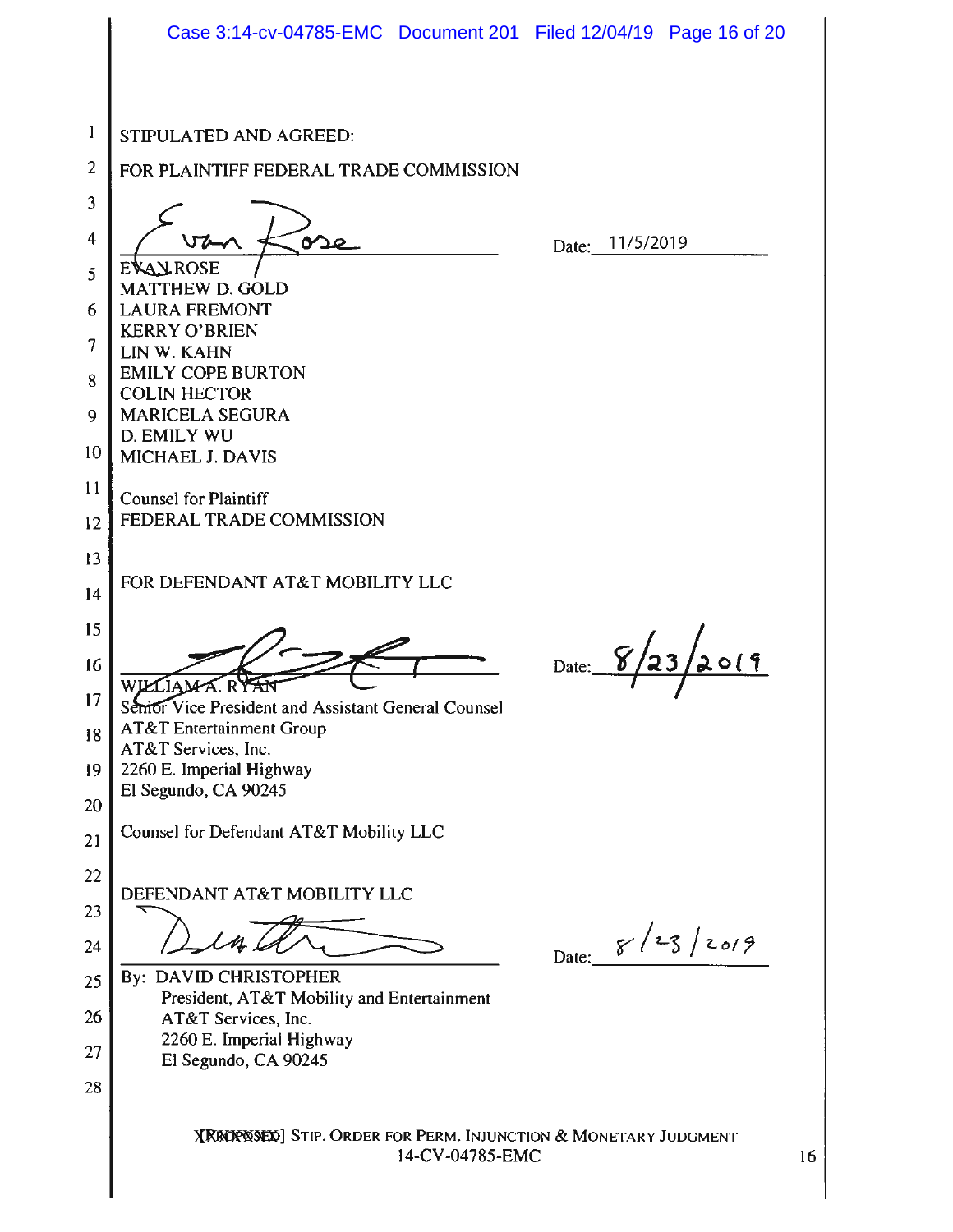Case 3:14-cv-04785-EMC Document 201 Filed 12/04/19 Page 17 of 20

# Exhibit A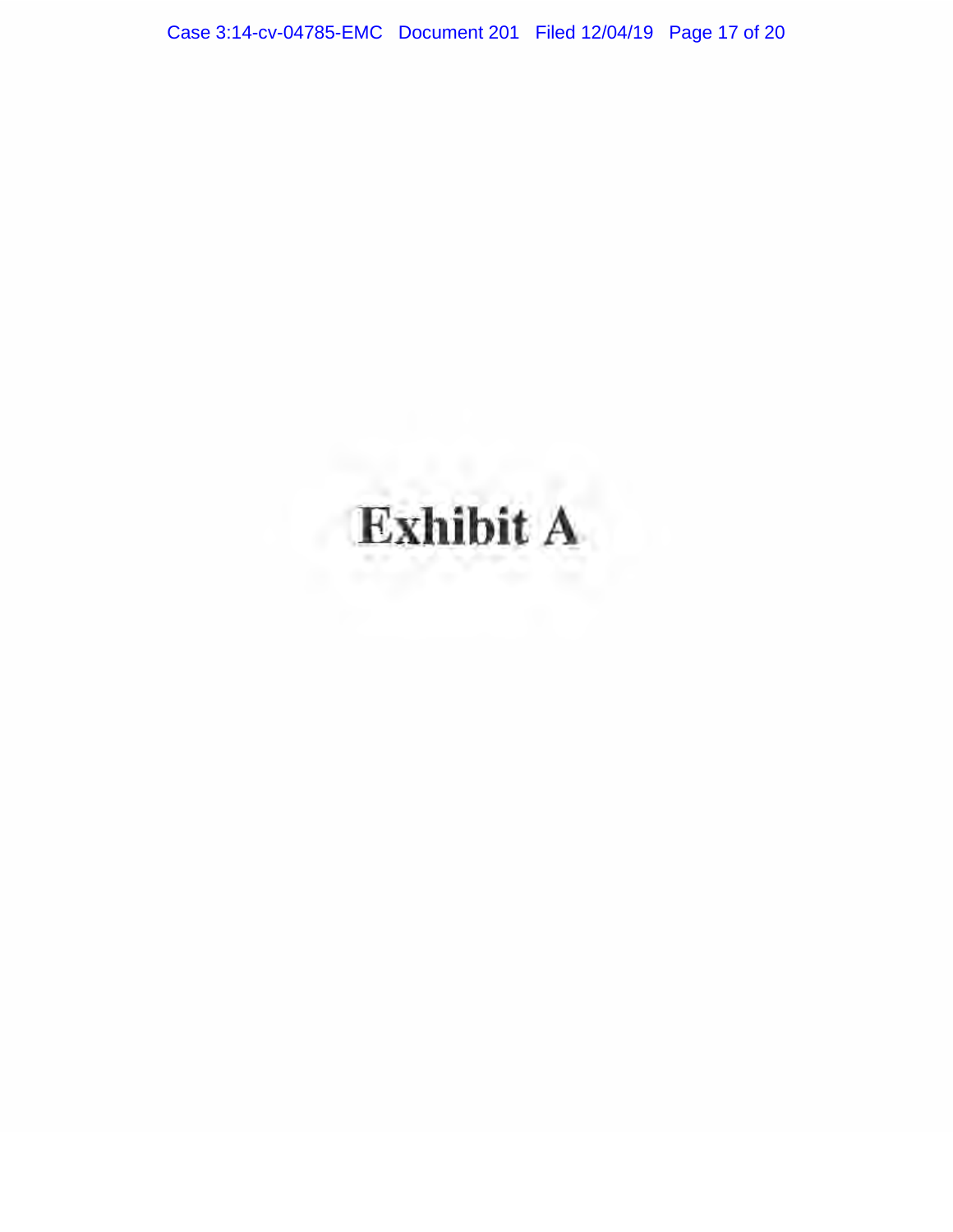## **Exhibit A: Notices to Current Customers**

### 1. Text message

You will get a credit on your next bill as part of a settlement between AT&T and the Federal Trade Commission. For more information, you can contact us at (phone # and email address).

### 2. Bill insert

### You Have a Credit on Your Bill

AT&T and the Federal Trade Commission settled a lawsuit alleging that AT&T reduced the data speed on unlimited data plans without telling customers. As part of the settlement, we are giving customers money back. We've applied a credit to this month's bill.

### 3. Website and mobile app

### You Will Get a Credit on Your Next Bill

AT&T and the Federal Trade Commission settled a lawsuit alleging that AT&T reduced the data speed on unlimited data plans without telling customers. As part of the settlement, we are giving customers money back. You will get a credit on your next bill.

### EXHIBI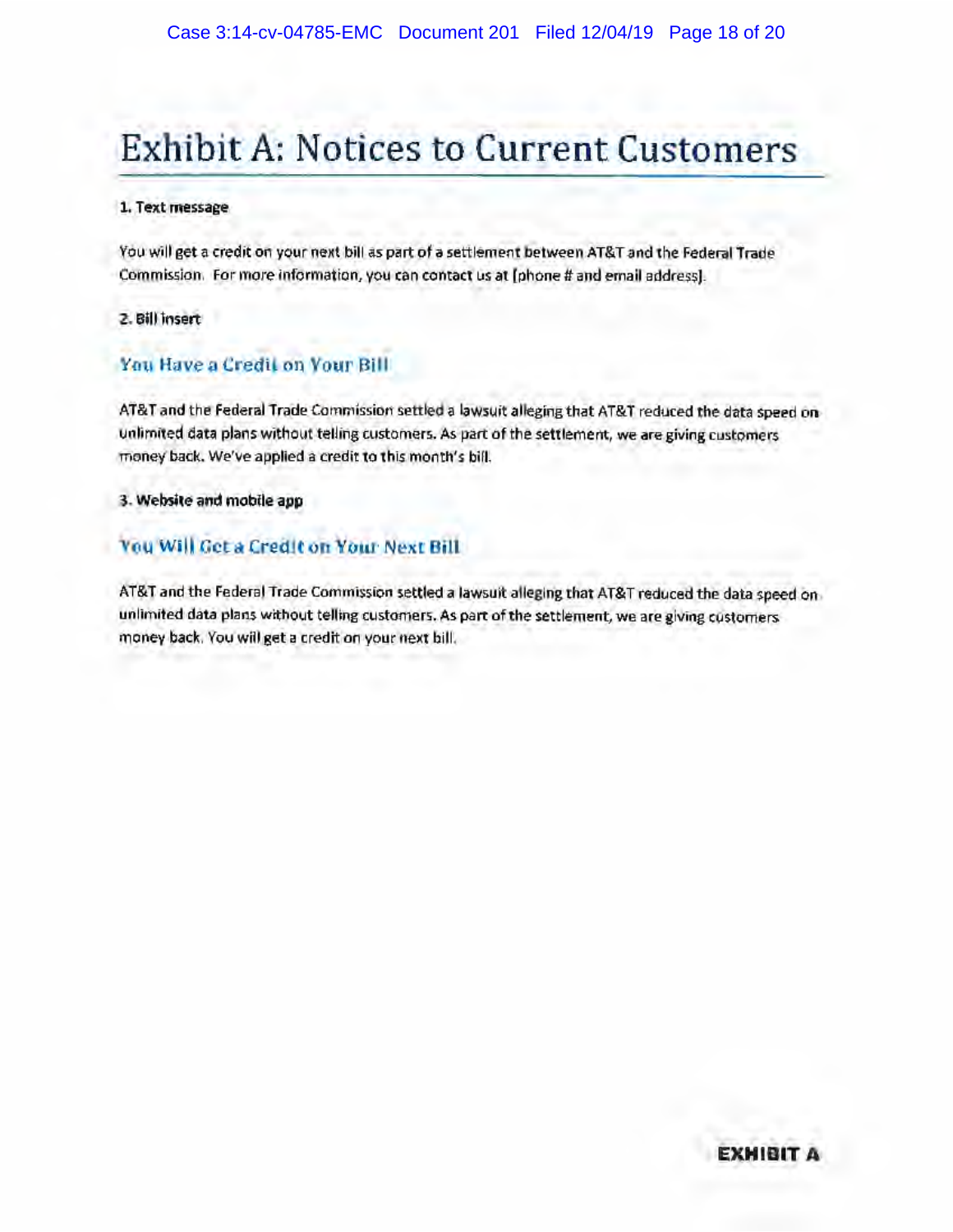Case 3:14-cv-04785-EMC Document 201 Filed 12/04/19 Page 19 of 20

# Exhibit B